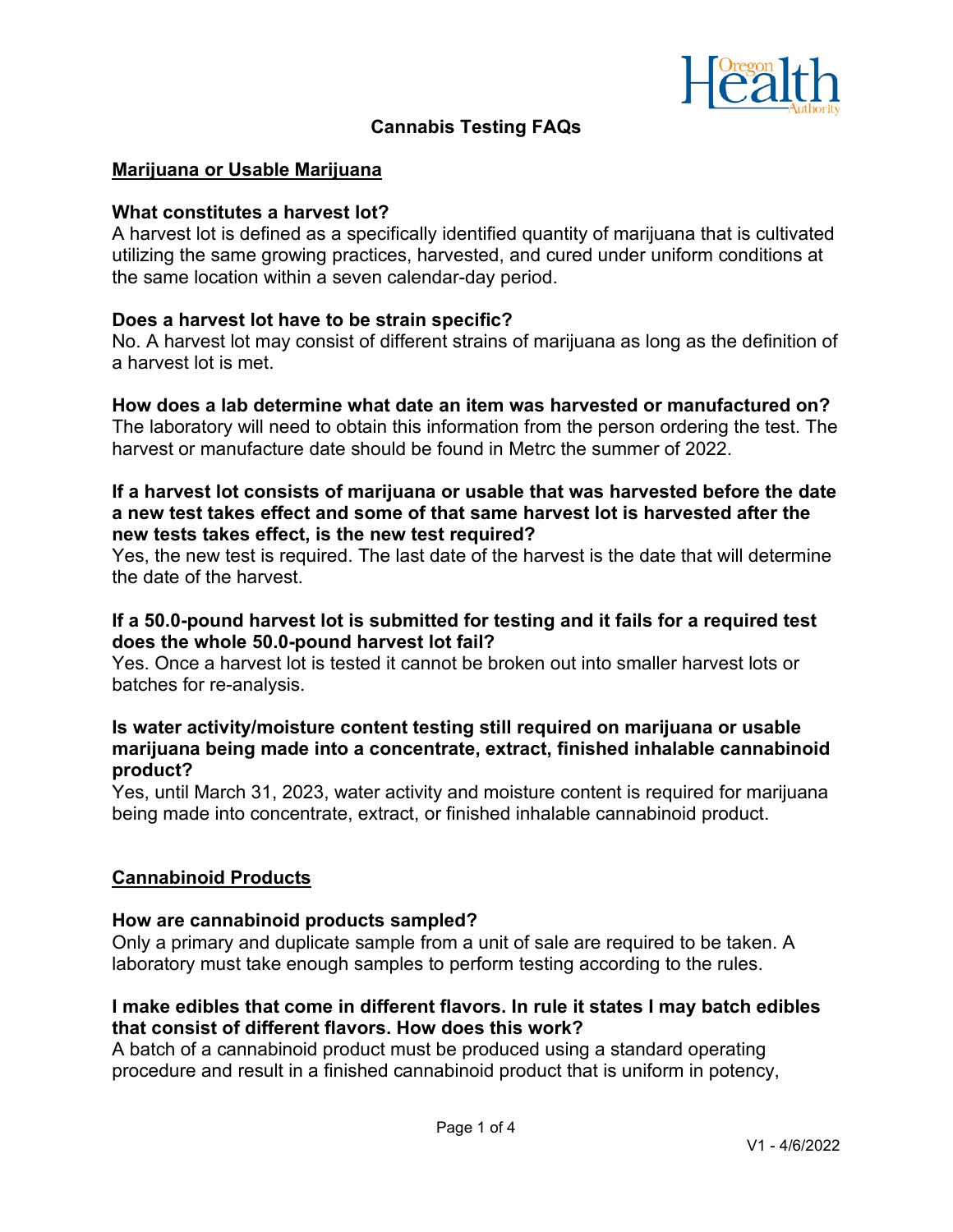

texture, and weight. A standard operating procedure may use different flavors or colors in a batch if the different flavors or colors:

- Are substituted for one another at a 1:1 ratio; and
- Do not affect the potency, texture, or weight of the finished cannabinoid product.

For the purposes of this rule, "flavor" means:

- The essential oil or essence which contains the flavoring constituents derived from a spice, fruit, fruit juice, vegetable, vegetable juice, herb, root, leaf, or similar plant material.
- Any substance, the function of which is to impart flavor, which is not derived from a spice, fruit, fruit juice, vegetable, vegetable juice, herb, root, leaf, or similar plan material.
- Flavor does not include flavoring constituents derived from the cannabis plant.

#### Acceptable Example:

A processor is making a batch of two different flavored cake pops. The batter is made and split in two, one lemon flavored and one orange flavored. The flavorings are used in the same quality and the end products are consist in texture and weight. There is no expected change in potency since the only difference is the use of a different flavoring agent. In this case, the two different flavors may be considered one batch and sampled and tested together.

## Unacceptable Example:

A process is making variations of a snickerdoodle cookie. Your base recipe consists of a cinnamon sugar cookie that has a cinnamon sugar topping added. If you add lemon flavor to the cinnamon sugar cookie base that is not consider a variation of the original cookie and the two flavors need to be sampled and tested separate. This is because you are now adding weight to your cinnamon sugar cookie that wasn't there before the addition of the lemon flavoring.

A processor makes a batch of cookies. Chocolate chip cookies and peanut butter cookies could not be presented as one batch for sampling and testing since there is a texture difference. Each would need to be sampled from individually and have their own potency testing performed.

A processor makes a batch of cupcakes with frosting. A batch of frosted and unfrosted cupcakes could not be presented as one batch for sampling and testing since there is a weight difference. Each would need to be sampled from individually and have their own potency testing performed.

# **If I had a variation of a product approved under a control study does that variation carry forward with the new rules?**

Not necessarily. Flavors must be added to an item in a 1:1 ratio and be consist in weight, potency and texture. This is more defined than what was allowed under control studies.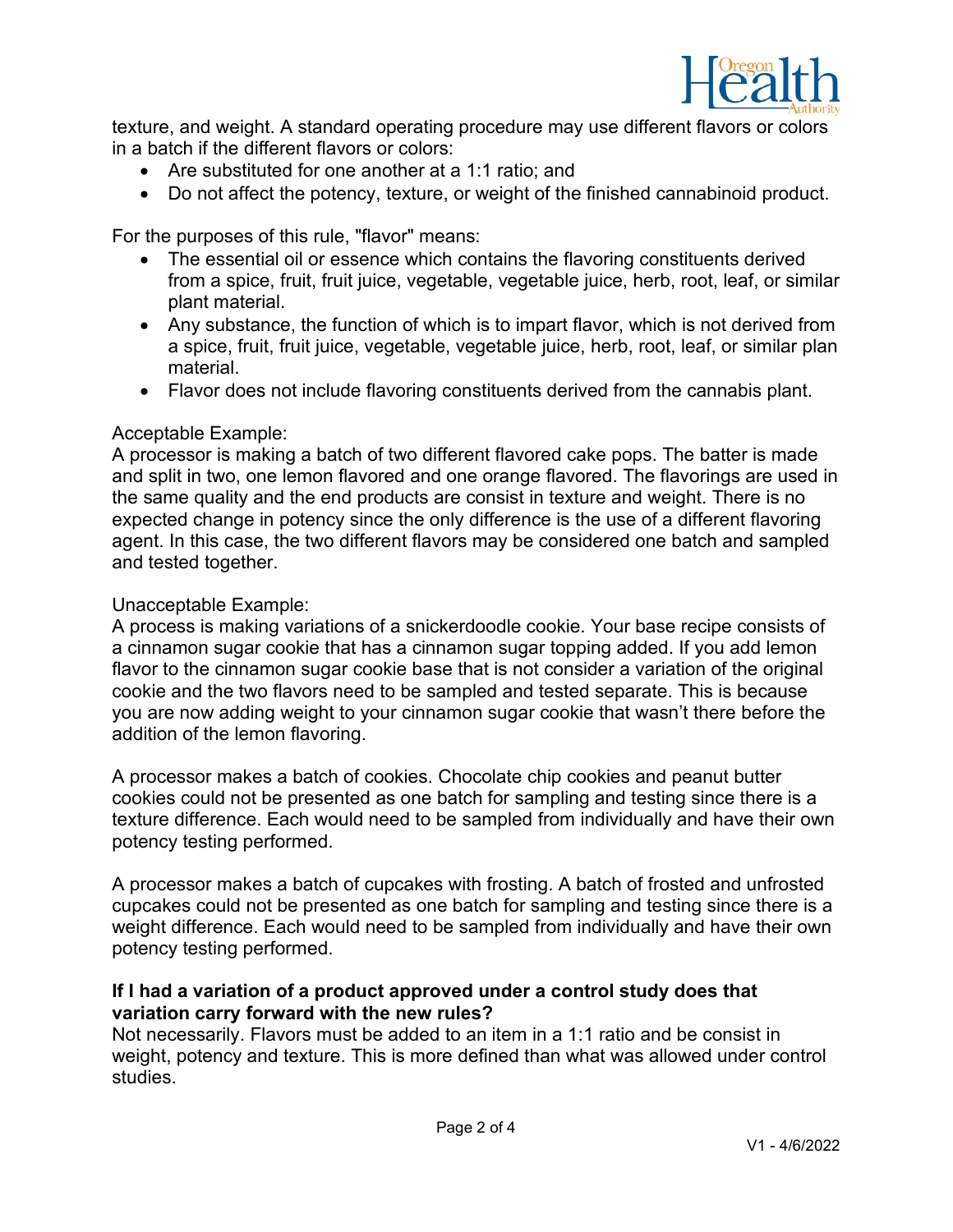

# **Concentrates, Extracts, Finished Inhalable Cannabinoid Products, and Industrial Hemp-Derived Vapor Items**

# **What is a finished inhalable cannabinoid product?**

Examples of this category includes extracts that have been mixed with non-cannabis terpenes, moonrocks, and infused pre-rolls just to name few. If unsure of the category an item falls under contact [OMMP.labs@dhsoha.state.or.us](mailto:OMMP.labs@dhsoha.state.or.us) or [ommp.labs@oregon.gov](mailto:ommp.labs@oregon.gov)

# **Do finished inhalable cannabinoid products need to be in their final packaging when sampling?**

Infused extracts may be sampled in bulk.

Infused pre-rolls must be sampled in their finished form including the paper and crutch if that is the way they will be sold.

# **Will replicate samples be required to be tested along with primary and duplicate?**

If a batch weight of concentrate, extract, finished inhalable cannabinoid product or industrial hemp-derived vapor item is more than 12 kilograms a replicate sample will be required to be taken and tested as an addition to the primary and duplicate samples. The number of replicate samples needed to be taken are dependent on weight. See Exhibit B, Table 7, and the sampling quick guide for additional information.

# **Will finished inhalable cannabinoid products with combined material produced prior to AND after the go live dates of the new rules need to follow the new rules for sampling and testing?**

If an item consists of material prior to and after the go live dates of any of the rules, then the date the item was manufactured is the latest date and the item will need to comply with new rules as required.

# **Is a water activity test required on kief or prior to making kief?**

Kief is considered a concentrate and a water activity/moisture content test is required to be performed on the marijuana or usable marijuana that will be used to make a concentrate or kief. The only exception to this is when a producer produces kief. A marijuana producer may have the kief tested for water activity per OAR 333-007-0420 if the marijuana or usable marijuana was not tested prior to making the kief. If the marijuana or usable marijuana was harvested on or after March 1, 2023, the water activity test will not be required.

# **What type of testing does a kief sample need if it is intended to be processed into a finished inhalable cannabinoid product?**

Other then the water activity test as outlined in the FAQ above, kief does not need any other testing if it will be processed into a finished inhalable cannabinoid product. The finished inhalable cannabinoid product will receive all tests as outlined under OAR 333- 007-0341. Also see the [Cannabis Testing Requirements table.](https://www.oregon.gov/oha/PH/DISEASESCONDITIONS/CHRONICDISEASE/MEDICALMARIJUANAPROGRAM/Documents/Cannabis_Testing_Quick_Guide.pdf)